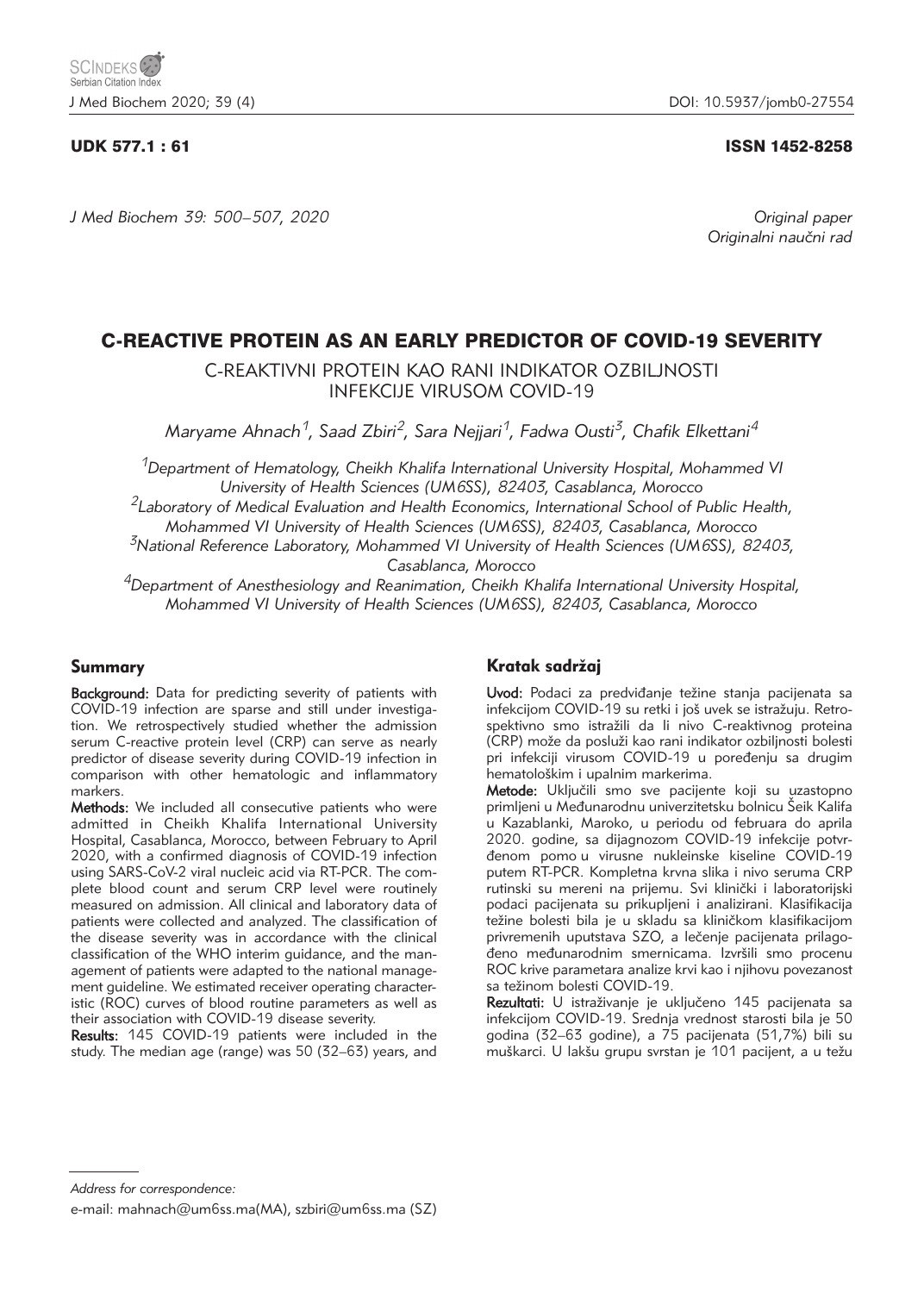75 (51.7%) were men. 101 patients were classified in the non-severe group and 44 patients in the severe group. Based on disease severity, significant differences were observed in the age, gender, comorbidities, and respiratory symptom. Similarly, the biological analysis found significant differences for the neutrophil count, lymphocyte count, eosinophil count, and CRP level**.** However, according to ROC curves of these laboratory biomarkers, the AUC of CRP at 0.872 was significantly higher than all other parameters. Further, CRP was independently associated withseverity of COVID-19 disease (OR = 1.11, 95% IC (1.01– 1.22) and OR = 1.13, 95% IC (1.04-1.23)).

Conclusions: This study found that the CRP level at admission represent a simple and independent factor that can be useful for early detection of severity during COVID-19 and the easy guidance of primary care.

Keywords: COVID-2019; SARS-CoV-2; C-reactive Protein; early predictor; severity

#### Introduction

The novel coronavirus (COVID-19) pandemic is the defining global health crisis of the moment and the greatest threat we have faced during this century. As a highly contagious virus, the infection has emerged in China in January 2020 (1). After Asia, it has then rapidly spread globally. The United States, Brazil, Russia, and Europe are the most affected regions today. According to the World Health Organizations'(WHO) data, in May 2020, five million of the global population has been infected, with more than 340,000 deaths (2).

According to the WHO interim guidance (3), the clinical manifestations of COVID-19 disease are heterogeneous, including severe and non-severe forms. The management of patients is therefore adapted to the severity of the clinical situation. According to recent experiences, the majority of infected persons are not severely affected and can recover without medical intervention, whereas a small number of cases need to be carefully treated and hospitalized in an intensive unit (4, 5). Many publications have documented the clinical, biological, and radiological characteristics of COVID-19 infection, and several international learned societies have developed protocols for disease management, and proposed some prognosis indicators. The biological analysis, especially the inflammatory and hematologic one, represents a major tool in the diagnosis (6), and in the detection of severe forms (7). Many prognosis factors including lymphocyte count, lactate dehydrogenase, interleukin 6, procalcitonin, and CRP, were evaluated (8), but the predictive power of each of these indicators in disease classification and prognosis remains largely unclear.

Previous studies have indicated that the aberrant host immune response and cytokine storm may play an important role in the severity of COVID-19 (9). CRP is an acute-phase protein that serves as an early marker of inflammation or infection. The CRP serum 44. Na osnovu težine bolesti primecene su značajne razlike u starosti, polu, komorbiditetima i respiratornim simptomima. Slično tome, biološka analiza otkrila je značajne razlike u broju neutrofila, broju limfocita, broju eozinofila i nivou CRP-a. Međutim, prema ROC krivama ovih laboratorijskih biomarkera, AUC (oblast ispod krive) CRP-a na 0,872 bio je značajno veci od svih ostalih parametara. Dalje, CRP je nezavisno povezan sa težinom bolesti COVID-19 (OR = 1,11, 95% IC (1,01–1,22) i OR = 1,13, 95% IC (1,04– 1,23)).

Zaključak: Ovo istraživanje je otkrilo da nivo CRP-a pri prijemu predstavlja jednostavan i nezavisan faktor koji može biti koristan za rano otkrivanje težine bolesti COVID-19 i lako sprovođenje primarne nege.

Ključne reči: COVID-2019, SARS-CoV-2, C-reaktivni protein, rani pokazatelj, ozbiljnost

level is routinely measured in early diagnosis of pneumonia(10), and some Chinese publications have reported the prognosis value of CRP (11).

In this study, we retrospectively analyzed the clinical and biological characteristics of the COVID-19 infected patients, and investigated the ability of CRP to predict at an earlier time the disease severity, in comparison with other biomarkers.

# Materials and Methods

#### *Study population and design*

We performed a retrospective study including all patients with COVID-19, admitted in the International University Cheikh Khalifa Hospital, during the period from February to April 2020. We included only the laboratory-confirmed cases, as the diagnosis was performed by a real-time reverse-transcriptase polymerase-chain reaction (RT-PCR) assay to test nasal and pharyngeal swab specimens according to the WHO guidance. Epidemiological characteristics including demographics, recent exposure history, clinical symptoms and signs, and laboratory findings, were obtained from electronic medical records (DXcare and LIMS informatics system). We classified the disease severity according to the clinical classification of the WHO interim guidance (3). Non-severe patients were all patients in mild, moderate, or asymptomatic group, and severe patients were those in a critical or severe group (12, 13). All patients were managed according to the Moroccan protocol of the Ministry of Health (14).

# *Clinical and laboratory data*

In terms of epidemiological information, we considered patient demographic characteristics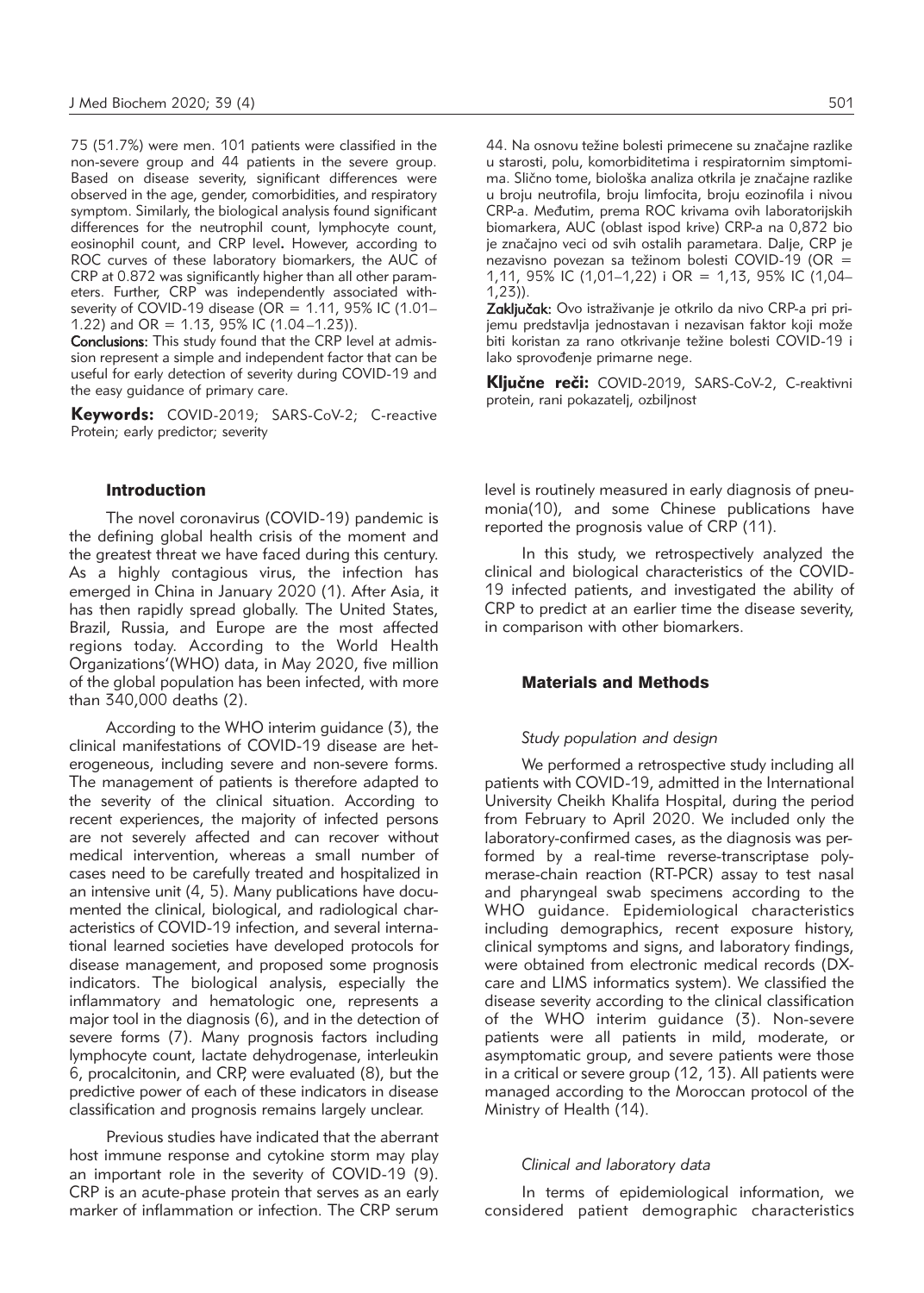including age and gender; comorbidities including hypertension, diabetes, cardiovascular disease, respiratory disease, and other disease; clinical symptoms including fever, general symptom, respiratory symptom, ear, nose and throat (ENT) symptom, and digestive symptom; and clinical outcomes including disease severity and death.

Nasal-pharyngeal swabs and venous blood samples were collected and examined by the National Reference Laboratory, Mohammed VI University of Health Sciences, Casablanca, Morocco. Laboratory confirmation of SARS-CoV-2 was achieved by the RT-PCR assay conducted in accordance with the protocol established by the WHO. Laboratory tests on admission comprised complete blood count, blood chemistry, and biomarkers including leucocyte, neutrophil, lymphocyte, monocyte, eosinophil, hemoglobin, platelet, and CRP.

### *Statistical analysis*

For the descriptive analysis, we described continuous variables as medians with interquartile ranges (IQRs) and categorical variables as percentages and frequencies. Patients from severe and non-severe risk categories were compared in terms of demographics characteristics, comorbidities, clinical symptoms, and laboratory findings, using Mann–Whitney–Wilcoxon test for continuous variables and using the Fisher exact test for categorical variables.

To determine and compare the accuracy of hematological factors and CRP level on admission in severity prediction, the receiver operating characteristic (ROC) curve analysis was performed, and the difference in the area under the curve (AUC) was tested.

We finally examined the association between CRP level and severity of COVID-19 disease. First, univariate analysis was performed for all variables. Second, multivariate logistic regression was implemented to examine the independent association of CRP level with severity of COVID-19 disease. All significant variables in the univariate analysis were included in the multivariate logistic regression. We also performed stepwise multivariate analysis based on a bidirectional elimination in order to take into account the higher correlation that may exist between some variables particularly those of comorbidities and of laboratory markers. Results were reported as odds ratios (ORs) and 95% confidence intervals (CIs).

All statistical analyses were performed using STATA. All P-values were two-sided, and those < 0.05 were considered as statistically significant.

# *Ethics*

The study was approved by the institutional ethics board of Cheikh Khalifa IbnZaid International University Hospital. No patient consent was required as the study did include only unidentified information, in accordance with the national law.

### **Results**

From February to April 2020, 145 COVID-19 patients were admitted to Cheikh Khalifa International University Hospital. Based on the severity of disease, 101 patients were classified in the nonsevere group, and 44 patients were in the severe group. Among the severe cases, 14 patients died.

The characteristics of our population are summarized in *Table I*. The median age (range) was 50 (32–63) years, and 75 (51.72%) were men. Of the 145 patients, the most common comorbidities were

Table I Characteristics of the study population.

|                                              | Median (IQR) or N (%) |  |  |  |
|----------------------------------------------|-----------------------|--|--|--|
| Demographics                                 |                       |  |  |  |
| Age, years                                   | $50(32-63)$           |  |  |  |
| Male                                         | 75 (51.72)            |  |  |  |
| Comorbidities                                |                       |  |  |  |
| Hypertension                                 | 36 (24.83)            |  |  |  |
| <b>Diabetes</b>                              | 18 (12.41)            |  |  |  |
| Cardiovascular disease                       | 16 (11.03)            |  |  |  |
| Respiratory disease                          | 14 (9.66)             |  |  |  |
| Other disease                                | 31 (21.38)            |  |  |  |
| Clinical symptoms                            |                       |  |  |  |
| Fever                                        | 62 (42.76)            |  |  |  |
| General symptom                              | 56 (38.62)            |  |  |  |
| Respiratory symptom                          | 82 (56.55)            |  |  |  |
| <b>ENT</b> symptom                           | 42 (28.97)            |  |  |  |
| Digestive symptom                            | 34 (23.45)            |  |  |  |
| <b>Blood</b> routine                         |                       |  |  |  |
| Leucocyte ( $\times$ 10 <sup>9</sup> per L)  | $6.31(4.88 - 7.35)$   |  |  |  |
| Neutrophil ( $\times$ 10 <sup>9</sup> per L) | 3.87 (2.67-5.23)      |  |  |  |
| Lymphocyte ( $\times 10^9$ per L)            | $1.57(1.02 - 2.14)$   |  |  |  |
| Monocyte $(x10^9$ per L)                     | $0.46(0.36 - 0.64)$   |  |  |  |
| Eosinophil ( $\times$ 10 <sup>9</sup> per L) | $0.03(0.01 - 0.06)$   |  |  |  |
| Haemoglobin (g/L)                            | 139 (129-149)         |  |  |  |
| Platelet $(\times 10^9$ per L)               | 226 (187-280)         |  |  |  |
| CRP (mg/L)                                   | $7.7(2 - 60.4)$       |  |  |  |
| Outcome                                      |                       |  |  |  |
| Disease severity                             | 44 (30.34)            |  |  |  |
| Death                                        | 14 (9.66)             |  |  |  |

ENT, ear, nose and throat; CRP, C-reactive protein.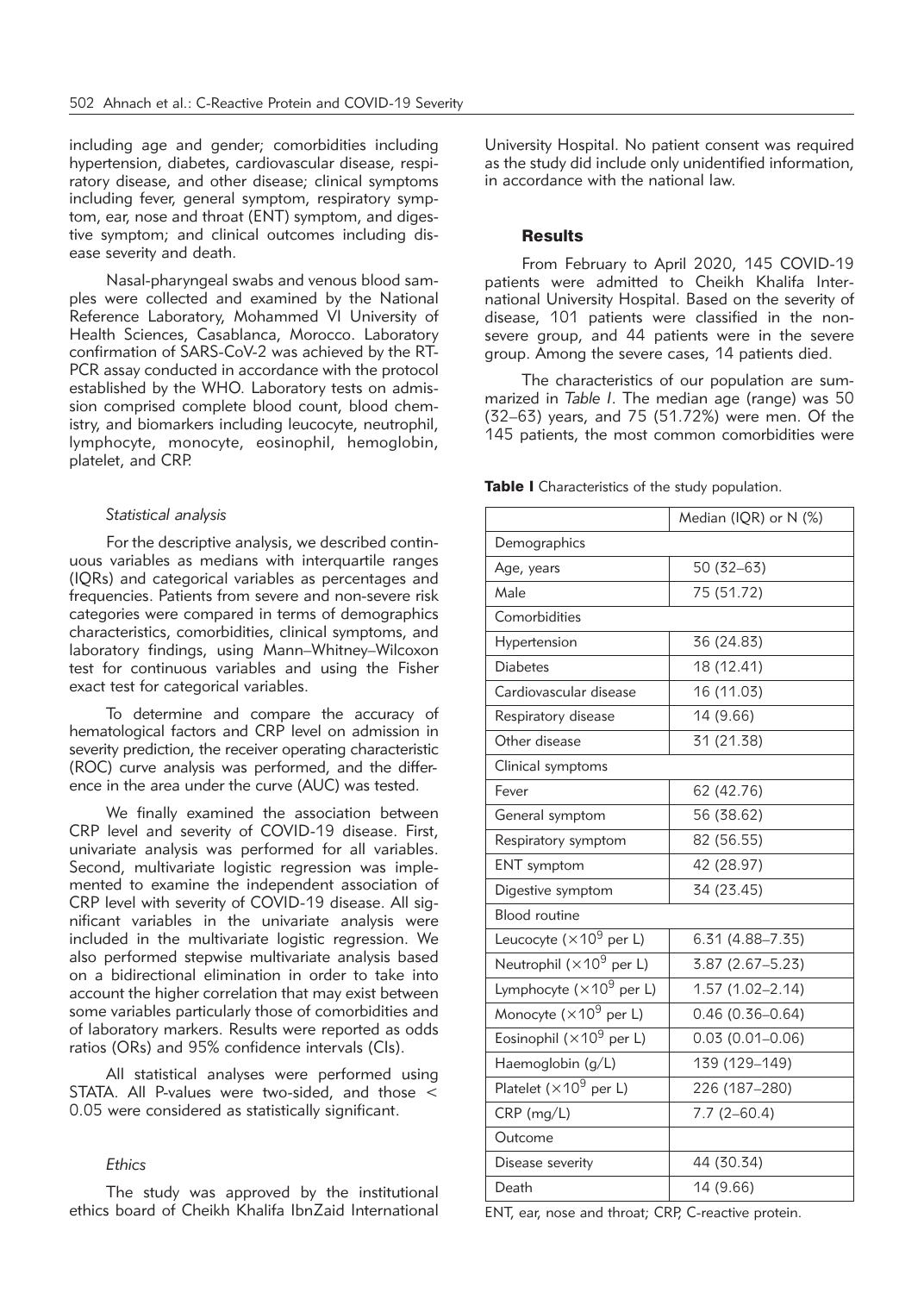|                                              | Non-severe COVID-19<br>$N = 101$ | Severe COVID-19<br>$N = 44$ | P-value |  |  |  |
|----------------------------------------------|----------------------------------|-----------------------------|---------|--|--|--|
| Demographics                                 |                                  |                             |         |  |  |  |
| Age, years, Median (IQR)                     | 40 (26-57)                       | 63 (53.5-72)                | 0.000   |  |  |  |
| Male, N (%)                                  | 40 (39.6)                        | 35 (79.55)                  | 0.000   |  |  |  |
| Comorbidities                                |                                  |                             |         |  |  |  |
| Hypertension, N (%)                          | 17 (16.83)                       | 19 (43.18)                  | 0.001   |  |  |  |
| Diabetes, N (%)                              | 8(7.92)                          | 10 (22.73)                  | 0.025   |  |  |  |
| Cardiovascular disease, N (%)                | 5(4.95)                          | 11 (25.00)                  | 0.001   |  |  |  |
| Respiratory disease, N (%)                   | 7(6.93)                          | 7(15.91)                    | 0.125   |  |  |  |
| Other disease, N (%)                         | 15 (14.85)                       | 16 (36.36)                  | 0.007   |  |  |  |
| Clinical symptoms                            |                                  |                             |         |  |  |  |
| Fever, N (%)                                 | 38 (37.62)                       | 24 (54.55)                  | 0.069   |  |  |  |
| General symptom, N (%)                       | 35 (34.65)                       | 21 (47.73)                  | 0.144   |  |  |  |
| Respiratory symptom, N (%)                   | 47 (46.53)                       | 35 (79.55)                  | 0.000   |  |  |  |
| ENT symptom, N (%)                           | 32 (31.68)                       | 10 (22.73)                  | 0.323   |  |  |  |
| Digestive symptom, N (%)                     | 22 (21.78)                       | 12 (27.27)                  | 0.525   |  |  |  |
| <b>Blood</b> routine                         |                                  |                             |         |  |  |  |
| Leucocyte ( $\times$ 10 <sup>9</sup> per L)  | $5.93(4.63 - 7.27)$              | $6.62(5.45 - 8.15)$         | 0.074   |  |  |  |
| Neutrophil (×10 <sup>9</sup> per L)          | 3.56 (2.28-4.86)                 | $4.74(3.4-6.8)$             | 0.000   |  |  |  |
| Lymphocyte ( $\times$ 10 <sup>9</sup> per L) | $1.73(1.5-2.25)$                 | $1.02(0.72 - 1.36)$         | 0.000   |  |  |  |
| Monocyte (×10 <sup>9</sup> per L)            | $0.46(0.38 - 0.59)$              | $0.49(0.35 - 0.7)$          | 0.658   |  |  |  |
| Eosinophil ( $\times$ 10 <sup>9</sup> per L) | $0.04(0.01 - 0.08)$              | $0.01(0 - 0.04)$            | 0.000   |  |  |  |
| Haemoglobin (g/L)                            | 137 (130-149)                    | 141 (123.5-147.5)           | 0.636   |  |  |  |
| Platelet ( $\times$ 10 <sup>9</sup> per L)   | 232 (194-280)                    | 210.5 (167-291.5)           | 0.398   |  |  |  |
| $CRP$ (mg/L)                                 | $3.4(1.08 - 16.7)$               | 86.4 (21.69-145.8)          | 0.000   |  |  |  |
| Outcome                                      |                                  |                             |         |  |  |  |
| Death                                        | $\circ$                          | 14 (31.82)                  | 0.000   |  |  |  |

Table II Characteristics of the study population according to their disease severity.

ENT, ear, nose and throat; CRP, C-reactive protein.

hypertension (24.83%), other disease (21.38%), diabetes (12.41%), and cardiovascular disease (11.03%). The most common symptoms were respiratory symptom (56.55%), fever (42.76%), fatigue and general symptom (38.62%). Laboratory findings for all patients on admission showed that the median white blood cell count, lymphocyte count, hemoglobin, and CRP level were all in the normal range.

As shown in *Table II*, compared with non-severe cases, severe COVID-19 patients were significantly older (median age, 63 vs 40 years; P-value < 0.001),

predominantly male (79.55% vs 39.6%; P-value < 0.001), and characterized by a high proportion of comorbidities including hypertension (43.18% vs 16.83%; P-value = 0.001), diabetes (22.73% vs 7.92%; P-value = 0.025), cardiovascular disease  $(25\% \text{ vs } 4.95\%;$  P-value = 0.001), and other disease (36.36% vs 14.85%; P-value = 0.007). They also presented higher rates of respiratory symptom than non-severe cases (79.55% vs 46.53%; P-value < 0.001). The biological comparison found significant differences for neutrophil count (median, 4.74 vs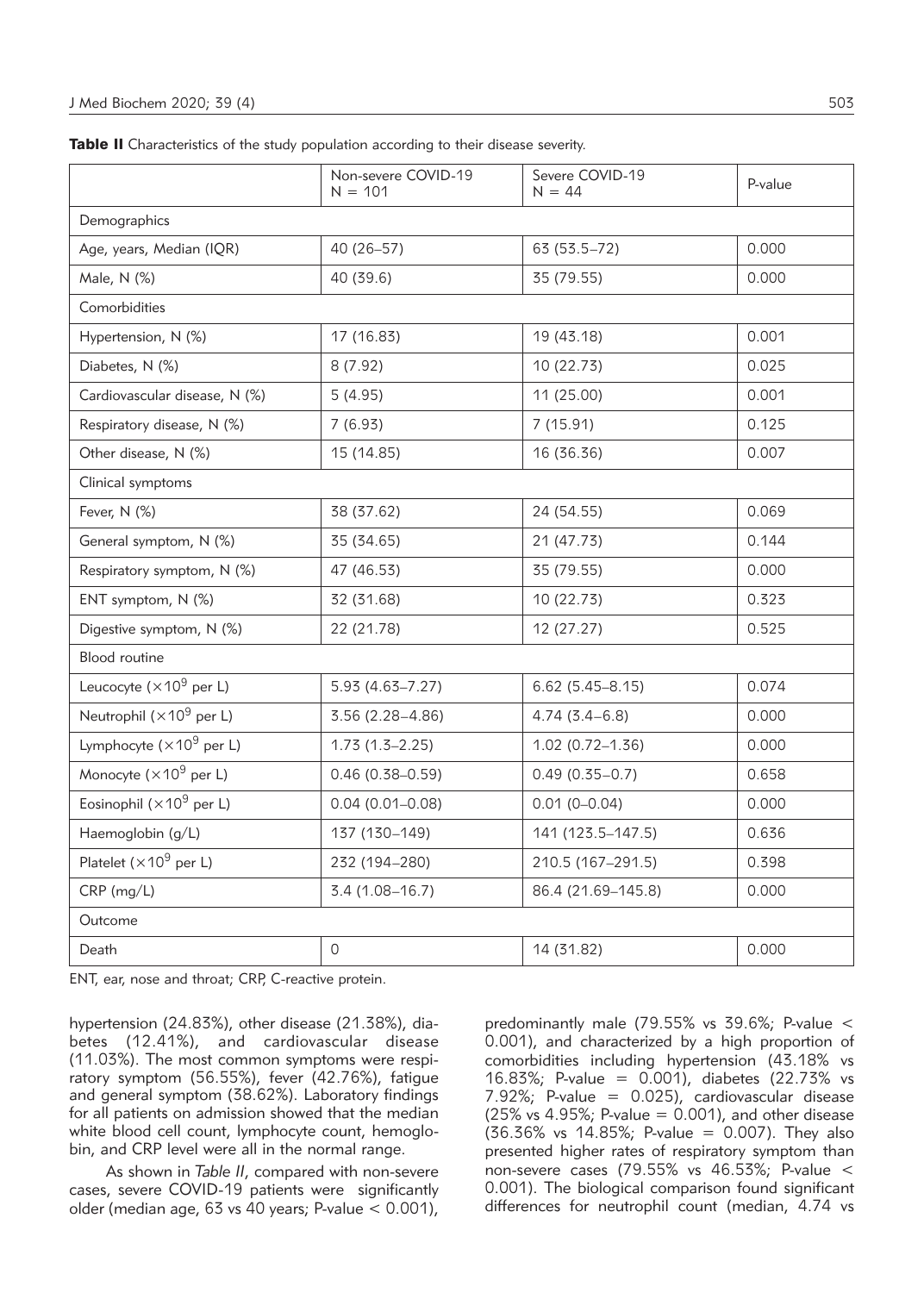

**Figure 1** Receiver operating characteristic (ROC) curves of parameters of blood routine for the diagnosis (discriminating) of disease severity on admission.

CRP, C-reactive protein.

3.56; P-value < 0.001), lymphocyte count (median, 1.02 vs 1.73; P-value < 0.001), eosinophil count (median, 0.01 vs 0.04; P-value < 0.001), and CRP level (median, 86.4 vs 3.4; P-value < 0.001).

According to ROC curves of hematologic parameters and CRP admission level, the AUCs of leucocyte count, neutrophil count, monocyte count, hemoglobin count, and CRP level were 0.594, 0.691, 0.523, 0.475, and 0.872, respectively (*Figure 1*). The AUC for severity prediction of CRP was significantly higher than leucocyte count (P-value < 0.001), and neutrophil count (P-value < 0.001).

As represented in *Table III*, CRP level was associated with COVID-19 severity in the univariate analysis (OR=1.22, 95% IC (1.13–1.33)). For the multivariate analysis, we found that CRP level was

|                                              | Univariate          | Multivariate<br>Model | Multivariate<br>Model (stepwise) |  |  |  |
|----------------------------------------------|---------------------|-----------------------|----------------------------------|--|--|--|
|                                              | OR (95% CI)         | OR (95% CI)           | OR (95% CI)                      |  |  |  |
| Demographics                                 |                     |                       |                                  |  |  |  |
| Age, years                                   | $1.07(1.04 - 1.10)$ | 1.04 (1.00-1.08)      | $1.05(1.02 - 1.09)$              |  |  |  |
| Male                                         | 5.93 (2.58-13.66)   | 3.90 (1.24-12.33)     | 3.35 (1.20-9.36)                 |  |  |  |
| Comorbidities                                |                     |                       |                                  |  |  |  |
| Hypertension                                 | 3.76 (1.70-8.29)    | $0.88(0.24 - 3.21)$   |                                  |  |  |  |
| <b>Diabetes</b>                              | 3.42 (1.25-9.38)    | $0.95(0.21 - 4.27)$   |                                  |  |  |  |
| Cardiovascular disease                       | 6.40 (2.07-19.79)   | 3.74 (0.76-18.29)     |                                  |  |  |  |
| Respiratory disease                          | $2.54(0.83 - 7.74)$ |                       |                                  |  |  |  |
| Other disease                                | 3.28 (1.44-7.46)    | 3.19 (0.96-10.55)     |                                  |  |  |  |
| Clinical symptoms                            |                     |                       |                                  |  |  |  |
| Fever                                        | 1.99 (0.97-4.08)    |                       |                                  |  |  |  |
| General symptom                              | $1.72(0.84 - 3.54)$ |                       |                                  |  |  |  |
| Respiratory symptom                          | 4.47 (1.95-10.25)   | 4.26 (1.31-13.89)     | $3.11(1.11 - 8.74)$              |  |  |  |
| ENT symptom                                  | $0.63(0.28 - 1.44)$ |                       |                                  |  |  |  |
| Digestive symptom                            | $1.35(0.60 - 3.04)$ |                       |                                  |  |  |  |
| <b>Blood</b> routine                         |                     |                       |                                  |  |  |  |
| Leucocyte ( $\times$ 10 <sup>9</sup> per L)  | $1.15(1.00 - 1.32)$ |                       |                                  |  |  |  |
| Neutrophil $(x10^9$ per L)                   | $1.36(1.14 - 1.61)$ | $1.01(0.76 - 1.34)$   |                                  |  |  |  |
| Lymphocyte ( $\times$ 10 <sup>9</sup> per L) | $0.33(0.18 - 0.60)$ | $0.60(0.33 - 1.07)$   |                                  |  |  |  |
| Monocyte ( $\times$ 10 <sup>9</sup> per L)   | 2.11 (0.57-7.88)    |                       |                                  |  |  |  |
| Eosinophil ( $\times$ 10 <sup>9</sup> per L) | $0.35(0.14 - 0.83)$ | $0.61(0.22 - 1.75)$   |                                  |  |  |  |
| Haemoglobin (g/L)                            | $0.99(0.97 - 1.01)$ |                       |                                  |  |  |  |
| Platelet ( $\times$ 10 <sup>9</sup> per L)   | $1.00(1.00 - 1.00)$ |                       |                                  |  |  |  |
| CRP (mg/L)                                   | $1.22(1.13 - 1.33)$ | $1.11(1.01 - 1.22)$   | $1.13(1.04 - 1.23)$              |  |  |  |

Table III Independent discriminators (predictors) of disease severity.

OR, odds ratio; CI, confidence interval; ENT, ear, nose and throat; CRP, C-reactive protein.

Note: eosinophil count is multiplied by ten, and the CRP level is divided by ten in order to produce ORs that are easier to read.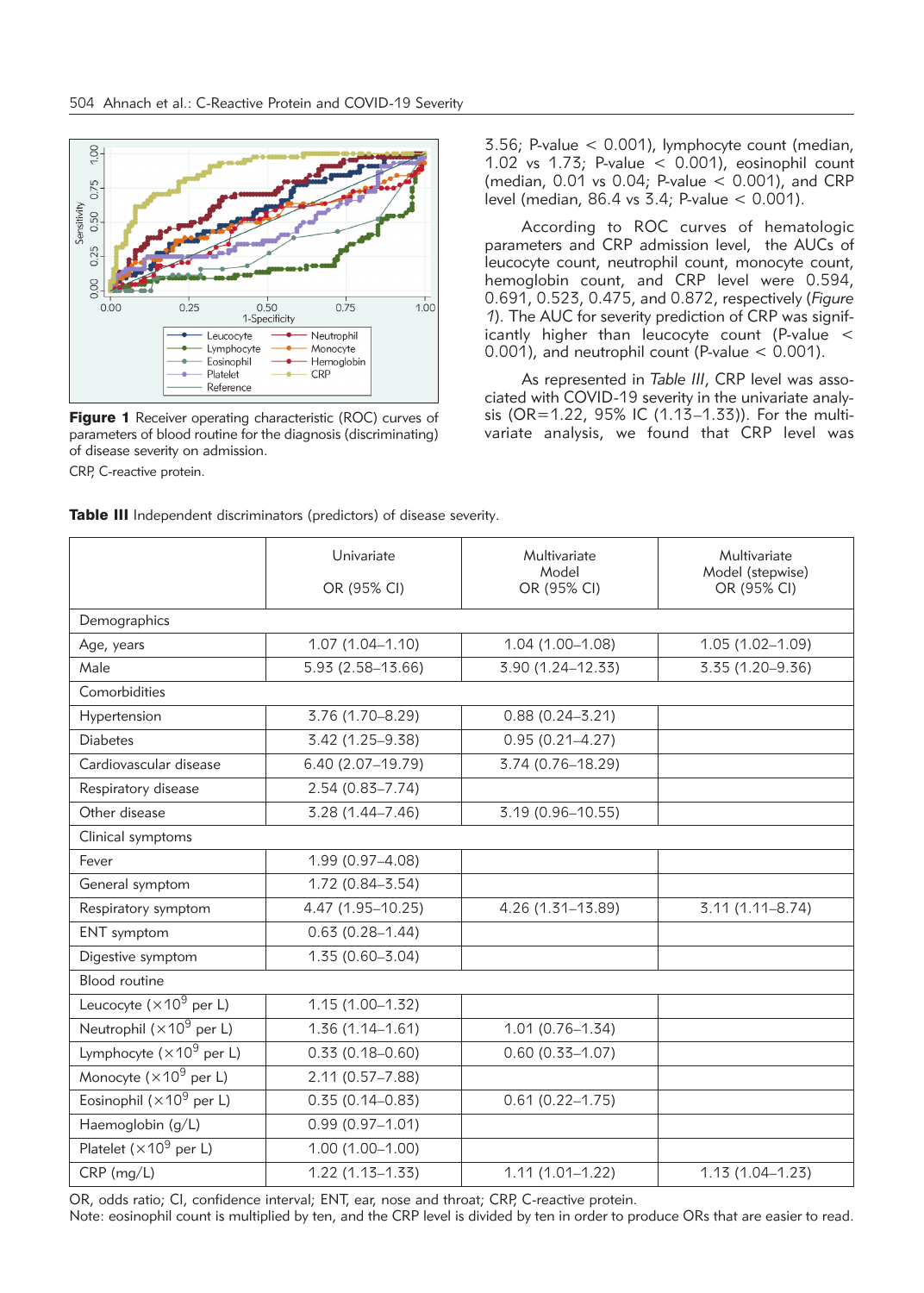independently associated with COVID-19severity (OR=1.11, 95% IC (1.01–1.22) for the multivariate regression model; and OR=1.13, 95% IC (1.04– 1.23) for the stepwise multivariate regression model).

With a cut-off value of 10 mg/L, CRP exhibited sensitivity of 86.36%, specificity of 70.3%, positive predictive value (PPV) of 55.88%, and negative predictive value (NPV) of 92.21%.

# **Discussion**

Our hospital took care of the first cases of COVID-19 in Casablanca city, Morocco. Since February 2020, 145 cases were admitted including 44 severe cases. Among the severe cases, 14 patients died. The assessment of the disease prognosis and factors of severity are therefore necessary to guide the appropriate therapeutic strategy and reduce the mortality rate especially in a developing country with limited medical resources.

A pattern of hematologic, biochemical, inflammatory, and immune biomarker abnormalities has been identified in patients with severe disease compared to mild systemic disease, and warrant inclusion in risk stratification models. In the present study, based on the analysis obtained from 145 Moroccan patients with COVID-19, we assessed the impact of clinical and biological factors on the severity of the COVID-19 disease(15). The purpose of this study was to evaluate, according to routine tests usually prescribed on admission, the main parameters that can be used for the rapid assessment of severity.

According to the comparison based on the severity of the disease, our results detected the effect of several reported indicators for disease severity and prognosis. Indeed, we found significant differences image, gender, comorbidities, respiratory symptom, neutrophil count, lymphocyte count, eosinophil count, and CRP level. Our results were similar to what was recently published: clinically severe COVID-19 patients were older and with more comorbidities and breath complications than non-severe patients (16, 17). In a recent meta-analysis, lymphopenia was defined as a good biomarker associated with an increased risk of severe COVID-19 infection (18). Regarding our results, higher lymphopenia level was found in the severe cases, but the assessment of the prognosis value of the biological parameters in correlation with the severity of the disease demonstrated that CRP level was more relevant.

The interpretation of ROC curves of hematological parameters and CRP level in our study confirmed that the CRP was a robust predictor of adverse disease outcome. CRP was also an independent discriminator of severe/critical illness on admission in comparison with other biological factors. These results were in agreement with similar report of Luo et al. in Wuhan, which found an AUC of CRP for discriminating disease severity on admission at 0.783. With a cut-off value of 41.3, CRP exhibited similar results of our study with sensitivity of 65%, specificity of 83.7%, positive predictive value (PPV) of 81.6%, and negative predictive value (NPV) of 68.2% (19).

Moreover, some studies evaluated the severity prediction of the COVID-19 using different factors such as age, gender, comorbidities, high neutrophil count, lymphopenia, high CRP level, and high lactate dehydrogenase level. However, the earliness, sensitivity, specificity, and selection of the best independent factor is still under study. None of these factors were considered as an independent and sensitive prognosis factor. Many biomarkers of inflammation and infection were identified as factors of disease severity (8, 20– 22). The pathological mechanism of COVID-19 is not well elucidated, but the part of inflammation was considered having a primordial role in evolution of the disease (22, 23). CRP is an acute-phase protein that serves as an early marker of inflammation or infection (24–26). Generally, the level is much higher in bacterial infections. The protein is synthesized in the liver and is normally found at concentrations of less than 10 mg/L in the blood (24, 25). During infectious or inflammatory disease states, CRP levels can activate the classical complement cascade of the immune system and modulates the activity of phagocytic cells, supporting the role of CRP in the opsonization of infectious agents and dead or dying cells (28). In COVID-19, the exact effect of CRP remains unclear, but it was reported that their level can be used for early diagnosis of pneumonia (10), and assessment of severe pulmonary infectious diseases (29).

Our findings were consistent with recent publications, which indicated that the CRP level on admission was a sensitive and early indicator for COVID-19 severity (19, 30, 31). Moreover, CRP level was positively correlated with lung lesion at tomographic scans (32). In common practice for urgent stratification, it is difficult to perform a large panel of biological analyses on admission but the routine test of CRP could predict disease severity and guide management of COVID-19 patients to different extents.

Our study has many strengths. We included all admitted patients for COVID-19 disease. Our data were collected by a trained team of physicians from electronic medical records of patients. Medical investigators collected and reviewed all patient data which made it of high quality. Notably, we had no missing values about the variables included in the analysis. Further, we had access to different patient characteristics including demographics, comorbidities, clinical symptoms, and routine laboratory markers. However, our study may have some limitations. First, it was a retrospective single-centre study. Second, only 145 patients were included and a larger cohort study may verify our results. Third, we did not include other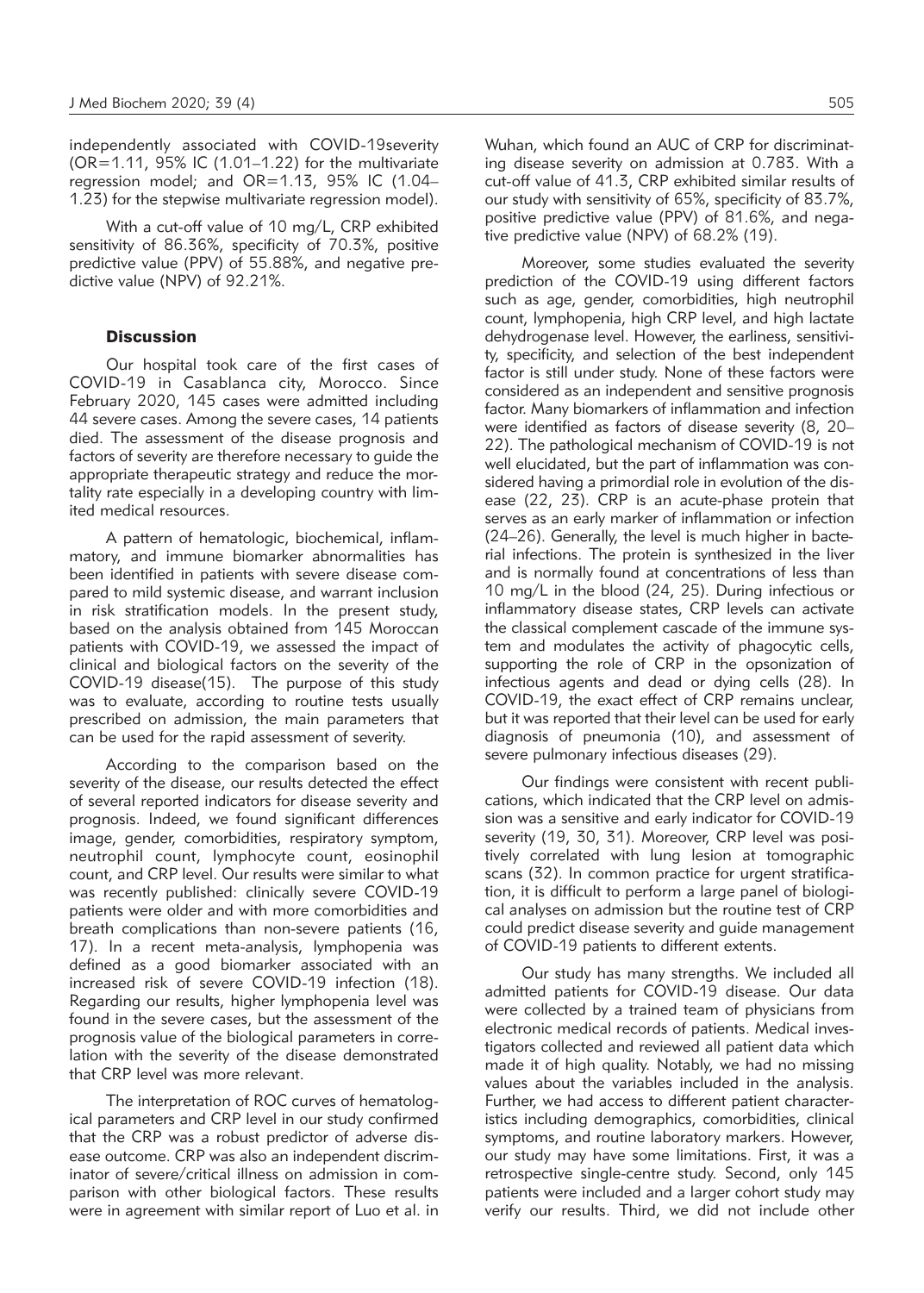inflammatory biomarkers, such as interleukin 6 or procalcitonin, because they were performed after admission and in few severe cases only.

# Conclusion

Compared to other routine laboratory parameters, we found that CRP level was significantly associated withCOVID-19 severity. Therefore, CRP on admission represents a simple and independent factor that can be useful for early detectionofCOVID-19 severity and thereby facilitates the guidance of treatment decisions.

#### *Author Contributions*

CE, MA, SN and FO provided the data. SZ analysed the data. MA and SZ interpreted the data. MA

#### **References**

- 1. Phelan AL, Katz R, Gostin LO. The novel coronavirus originating in Wuhan China: challenges for global health governance. JAMA 2020; 323 (8): 709–10.
- 2. World health Organization. Coronavirus disease 2019 (COVID-19): Situation report-128.2020.https://www. who.int/docs/default-source/coronaviruse/situationreports/20200527-covid-19-sitrep-128.pdf?sfvrsn  $=11720c0a$  2.
- 3. World Health Organization. Clinical management of severe acute respiratory infection (SARI) when COVID-19 disease is suspected: interim guidance, 13 March 2020. https://apps.who.int/iris/handle/10665/331446.
- 4. Huang C, Wang Y, Li X, Ren L, Zhao J, Hu Y, Zhang L, Fan G, Xu J, Gu X, et al. Clinical features of patients infected with 2019 novel coronavirus in Wuhan, China. Lancet 2020; 395: 497–506.
- 5. LiL Q, Huang T, Wang YQ, Wang ZP, Liang Y, Huang TB, Zhang HY, Sun W, and Wang Y. COVID-19 patients' clinical characteristics, discharge rate, and fatality rate of meta-analysis. J Med Virol 2020; 92 (6): 577–83.
- 6. Lippi G, Plebani M. Laboratory abnormalities in patients with COVID-2019 infection. Clin Chem Lab Med 2020; 58 (7): 1131–4.
- 7. Zhang J, YuM,Tong S et al. Predictive factors for disease progression in hospitalized patients with Coronavirus Disease 2019 in Wuhan, China. J Clin Virol 2020.https:// doi.org/10.1016/j.jcv.2020.104392.
- 8. Tan L, Kang X, Ji Xet al. Validation of predictors of disease severity and outcomes in COVID-19 patients: a descriptive and retrospective study. Med 2020. https://doi.org/10.1016/j.medj.2020.05.002.
- 9. Zhou Y, Fu B, Zheng X, Wang D, Zhao C, qi Yet al.Aberrant pathogenic GM-CSF+ T cells and inflammatory CD14+CD16+monocytes in severe pulmonary syndrome patients of a new coronavirus. Bio Rxiv 2020. https://doi.org/10.1101/ 2020.02.12.945576.

and SZ wrote up the manuscript. CE, SN and FOread and reviewed the final manuscript.

*Data Availability Statement*

The authors declare that the data is not publicly available.

#### *Funding*

The authors declare the existence of no support or funding.

# Conflict of interest statement

The authors stated that they have no conflicts of interest regarding the publication of this article.

- 10. Warusevitane A, Karunatilake D, Sim J, Smith C, Roffe C. Early diagnosis of pneumonia in severe stroke: clinical features and the diagnostic role of C-reactive protein. PloS one 2016. http://dx.doi.org/10.1371/journal.pone. 0150269.
- 11. Liu F, Li L, Xu M et al. Prognostic value of interleukin-6, C-reactive protein, and procalcitonin in patients with COVID-19. J Clin Virol 2020. https://doi.org/10.1016/ j.jcv.2020.104370.
- 12. Peng F, Tu Let al. Management and Treatment of COVID-19: The Chinese Experience. Can J Cardiol 2020; 36 (6): 915-930.https://doi.org/10.1016/j.cjca.2020.04.010.
- 13. World Health Organization. Laboratory testing for 2019 novel coronavirus (2019nCoV) in suspected human cases. 2020 January 17; https://www.who.int/publications-detail/laboratory-testing-for-2019-novelcoronavirus-in-suspected-human-cases.
- 14. Ministry of Health of Morocco. Coronavirus disease COVID-19.2020.http://www.covidmaroc.ma/Pages/ ProfessionnelSanteAR.aspx.
- 15. Ponti G, Maccaferi M, Ruini C et al. Biomarkers associated with COVID-19 disease progression. Crit Rev Clin Lab Sci 2020. https://doi.org/10.1080/10408363.2020. 1770685
- 16. Wang D, Hu B, Hu C, et al. Clinical characteristics of 138 hospitalized patients with 2019 novel coronavirus-infected pneumonia in Wuhan, China. JAMA 2020; 323(11): 1061-1069.
- 17. Zhu N, Zhang D, Wang W, et al. A novel coronavirus from patients with pneumonia in China, 2019. N Engl J Med 2020; 382: 727–33.
- 18. Zhao Q, Meng M, Kumar R et al. Lymphopenia is associated with severe coronavirus disease 2019 (COVID-19) infections: A systemic review and meta-analysis. Int J Infect Dis 2020; 96: 131–5.